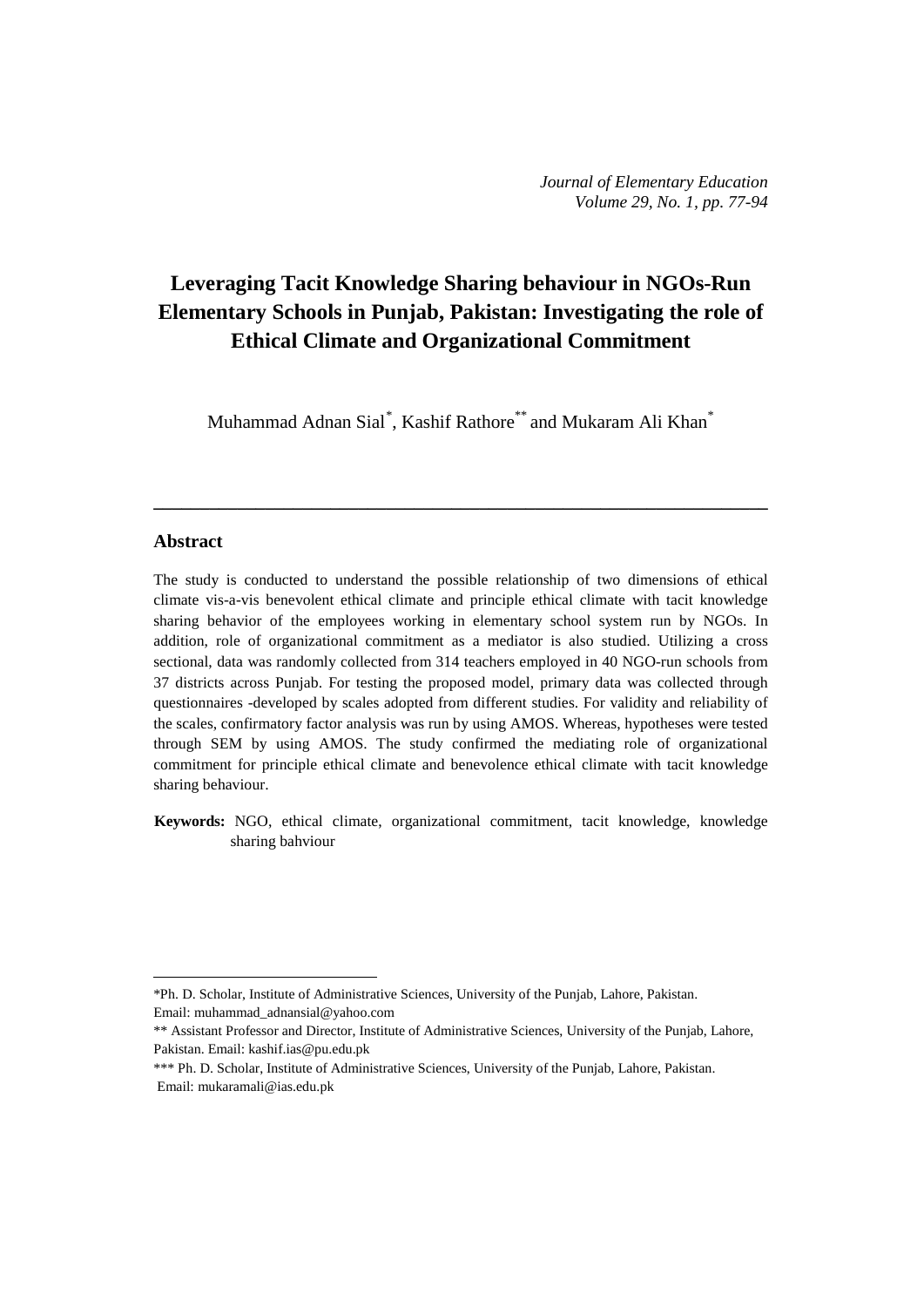# **Introduction**

Resource in the hand of an organization always gained tremendous importance and reason to exist (Suppiah & Sandhu, 2011). Organizations are the combination of resources and among all, knowledge is considered as the most vital resource (Suppiah & Sandhu, 2011). Nonaka (2007) studied that the role of Organizational Commitment (OC) is important to share tacit knowledge, which is vital source to perform in the dynamic and changing nature of economies. This appears more true in present day, when there is continuous change in customer's demands, ever increasing competitors and obsoleting technology and old methods of production (Nonaka, 2007). People behave differently when they work as part of the organization and seek the answer of "What in it for me" (Nonaka & Takeuchi, 2011 p. 2). Ethics is about what should be adopted or avoided and what is acceptable or allowed comparing to what should be avoided or not allowed in a specific social arena (Oncer & Yildiz, 2012). On the contrary, Ethical Climate (EC) is about the shared values, standards and perceptions about the work place(Cullen, Parboteeah, & Victor, 2003; Victor & Cullen, 1988).

#### **Motivation and Rationale**

Knowledge sharing can increase the employee performance (Rahman, Mannan, Hossain, Zaman, & Hassan, 2018) and improve the organizational effectiveness, manifolds (Lekhawipat, Wei, & Lin, 2018). It is well known fact that larger portion of the knowledge is of tacit nature and in same backdrop, numerous studies recommended the creation of the environment facilitating the Tacit Knowledge Sharing Behaviour (TKSB) of employees (Suppiah & Sandhu, 2011). It was in this context that Sadegh et al., (2018) recommended a study which could help to understand the relationship of organizational culture with knowledge sharing behaviour in the presence of some other variables as moderator/mediating. Aforementioned in view, OC is studied as mediating between different facets of EC and TKSB.

Organizational culture plays a pivotal role to ensure the knowledge sharing behaviour of the employees of an organization, thus, different organizational cultures leads to divergent behaviours (Sadegh et al., 2018). In addition, EC is also an important factor which considerably affects the performance of an organization, making it successful or unsuccessful (Ma'amor, Ann, Munir, & Hashim, 2012; Newman, Round, Bhattacharya, & Roy, 2017).Thus, measurement of EC at individual level and studying its relationship with behaviour is always of a great importance(Newman et al., 2017).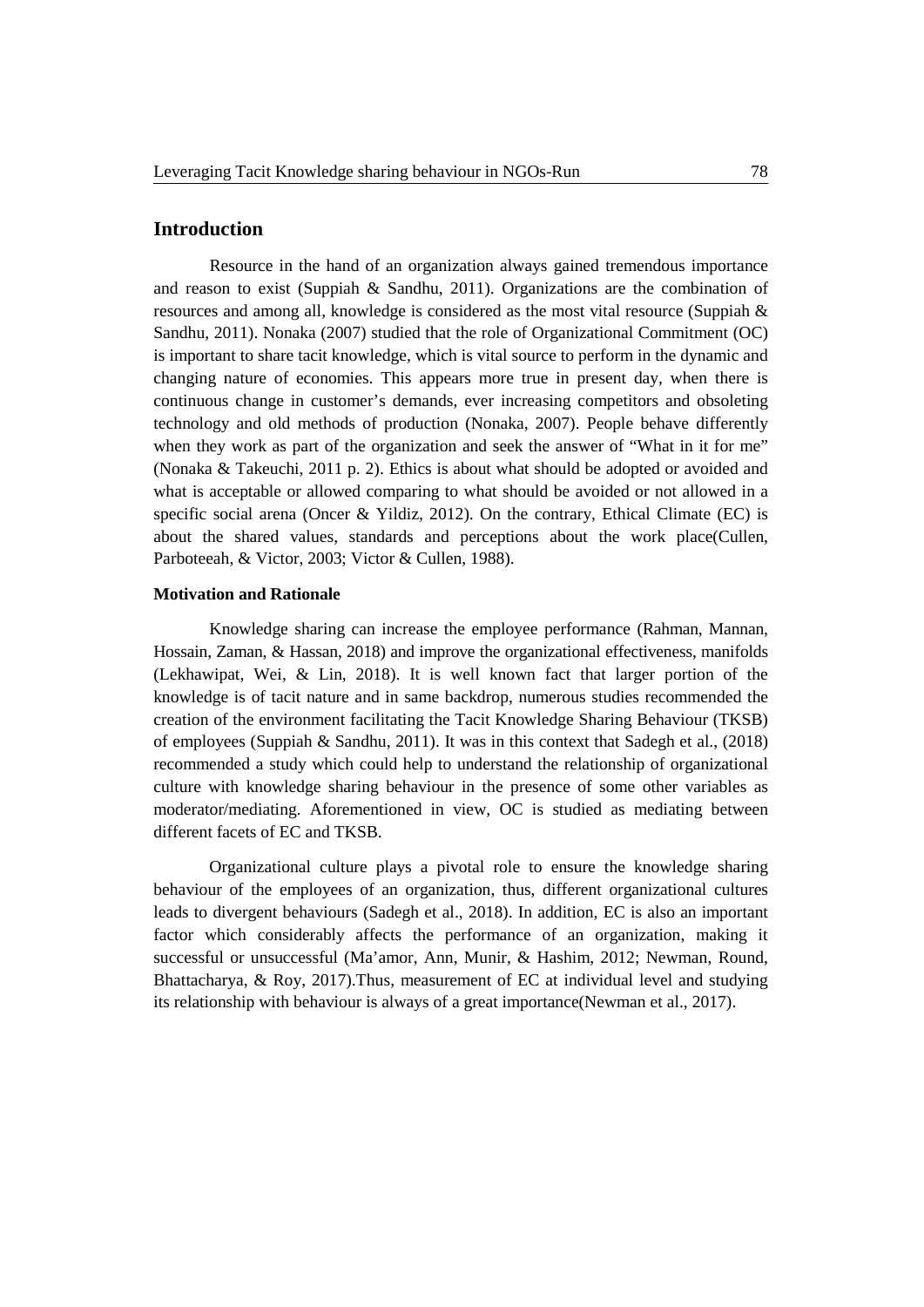Whereas, Egoistic Ethical Climate (EEC) as one of the ethical climates was not included in the studied model. The decision to exclude EEC is due to its characteristics. For instance, egoism is about maximization of self-interest without considering the needs and interests of others (Cullen et al., 2003). In EEC, organization related norms facilitate to achieve the level of satisfaction which relate to self-interest and do not consider the losses to others(Cullen et al., 2003; Martin & Cullen, 2006). Contrary to this, NGOs are working primarily due to differentiated nature of tasks, roles and targets. NGOs work to share the load of the government and work for the betterment of the general public (Turner & Hulme, 1997). Therefore, employees focus on providing selfless services facilitating masses. For instance different studies (Bell & Aggleton, 2013; Matschke, Moskaliuk, & Cress, 2012; Mukhtar, Sial, Imran, & Jilani, 2012) defined NGOs as organizations which operate with the focus of benefiting the people at large rather than achieving personal goals at the cost of losses of others. Whereas, in conventional business entities, organizational climate prevails, thus, individuals are self-centred, give priority to personal interests and work for personal goals not taking in view of losses and gains of others (Cullen et al., 2003; Martin & Cullen, 2006; Victor & Cullen, 1988). Therefore, rightly so, most research on EEC has been carried out in business sector. In this backdrop, exclusion of EEC from the model is justified in case of NGOs related organizations.

Hence, different studies (Lekhawipat et al., 2018; Newman et al., 2017; Sadegh et al., 2018; Suppiah & Sandhu, 2011)motivated to study the relationship of the Principle Ethical Climate and Benevolence Ethical Climate as two types of EC with TKSB of the employees working in NGOs-run schools in province Punjab of Pakistan. In addition to the theoretical support the current circumstances of the country are also important especially, when country has challenges associated to low literacy rate and inability of the education sector to provide elementary education to every citizen. The limited resources at the end of the government are hindering the coverage of the education sector and this load is being shared by the NGOs and civil sector to ensure that those who are deprived off or having less opportunities can be benefited. Thus, this research will lead to understand how different variables are related to each other due to different natures and characteristics, which will be a helping understanding for the practitioners, professionals and policy makers.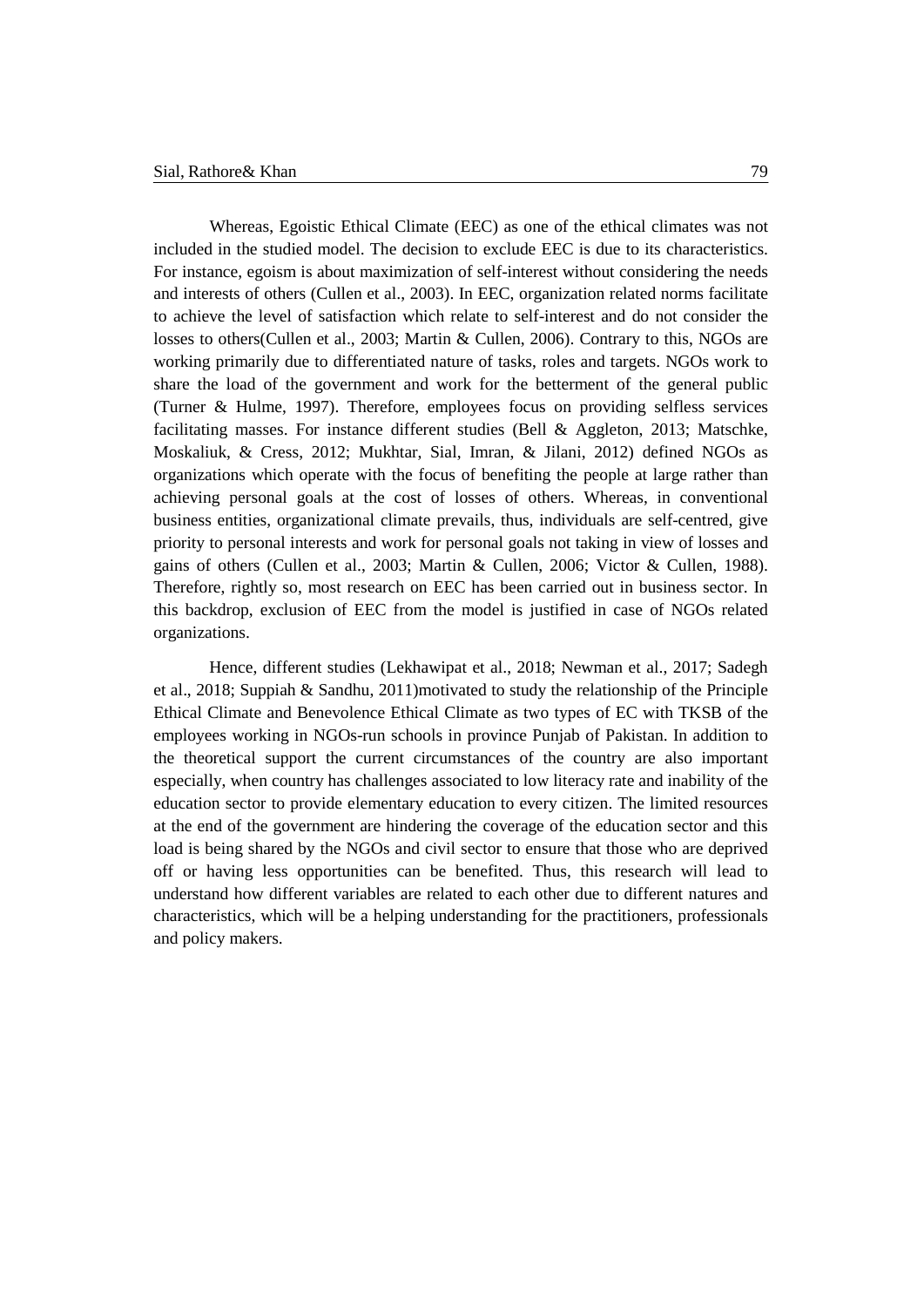### **Tacit Knowledge Sharing Behaviour**

Knowledge is a "*justified true belief"* (Nonaka, 1994 p. 15). The knowledge is of two types, i.e. explicit and tacit (Goodman, 2003; Nonaka, 1994; Polanyi, 1958). While, Tacit knowledge is inarticulable and is part of the intuition and cognition (Suppiah  $\&$ Sandhu, 2011), difficult to codify (Borges, 2013). On the other hand, explicit knowledge is codifiable and easy to transfer (Nonaka et al., 1994; Polanyi, 1958).

Knowledge sharing behavior is attribute of an employee in which employee of an organization shares whatever he /she has learnt with other employees of the organization(Lekhawip at et al., 2018; Sadegh et al., 2018). In knowledge sharing behavior, one evaluate as to how much he/she shares the knowledge with others (Lekhawipat et al., 2018).Knowledge sharing becomes difficult in absence of organizational culture which is essential to support such activities (Sadegh et al., 2018).In any growing concern, therefore, two ways knowledge sharing behaviour ensure smooth flow of knowledge among employees of the organization besides increase the performance of the employees, should they practice the TKSB (Rahman et al., 2018). Suppiah and Sandhu (2011) studied that TKS Bhas four facets to include, organizational communication, personal interactions, mentoring / tutoring and free willingness to share knowledge. Thus, keeping in view the understanding developed about TK and KSB, TKSB can be defined as the degree to which an individual can evaluate him/her self as to how much he/she can share his/her tacit knowledge with others.

### **Ethical Climate**

According to Stamenkovic, Njegovan and Vukadinovic (2018), Ethical Climate (EC) of an organization can't be formally communicated or documented but is manifested through the transparent efforts of the management. This, then lead to formulate an atmosphere for employees in which they follow superior standards associated with top down accountability. EC provides the guidance which is essential for decision making and solving business related issues (Stamenkovic et al., 2018). Employees often hesitate in sharing what they know(Lekhawip at et al., 2018). Sometime they fear of losing the privileged position they hold due to being unique and on other occasion, rewards awarded are considered, insufficient (Lekhawipat et al., 2018).

EC of an organization promote and enhances the positive work behavior of the employees and facilitate in non-productive or destructive work behavior (Newman et al., 2017; Pagliaro, Presti, Barattucci, Giannella, & Barreto, 2018).According to the literature, context and climate are to be taken differently. In Context, shared perceptions and knowledge leads to obtain a desired behaviors (Lekhawip at et al., 2018). While, climate, includes, the shared perceptions of the people of a group or social arena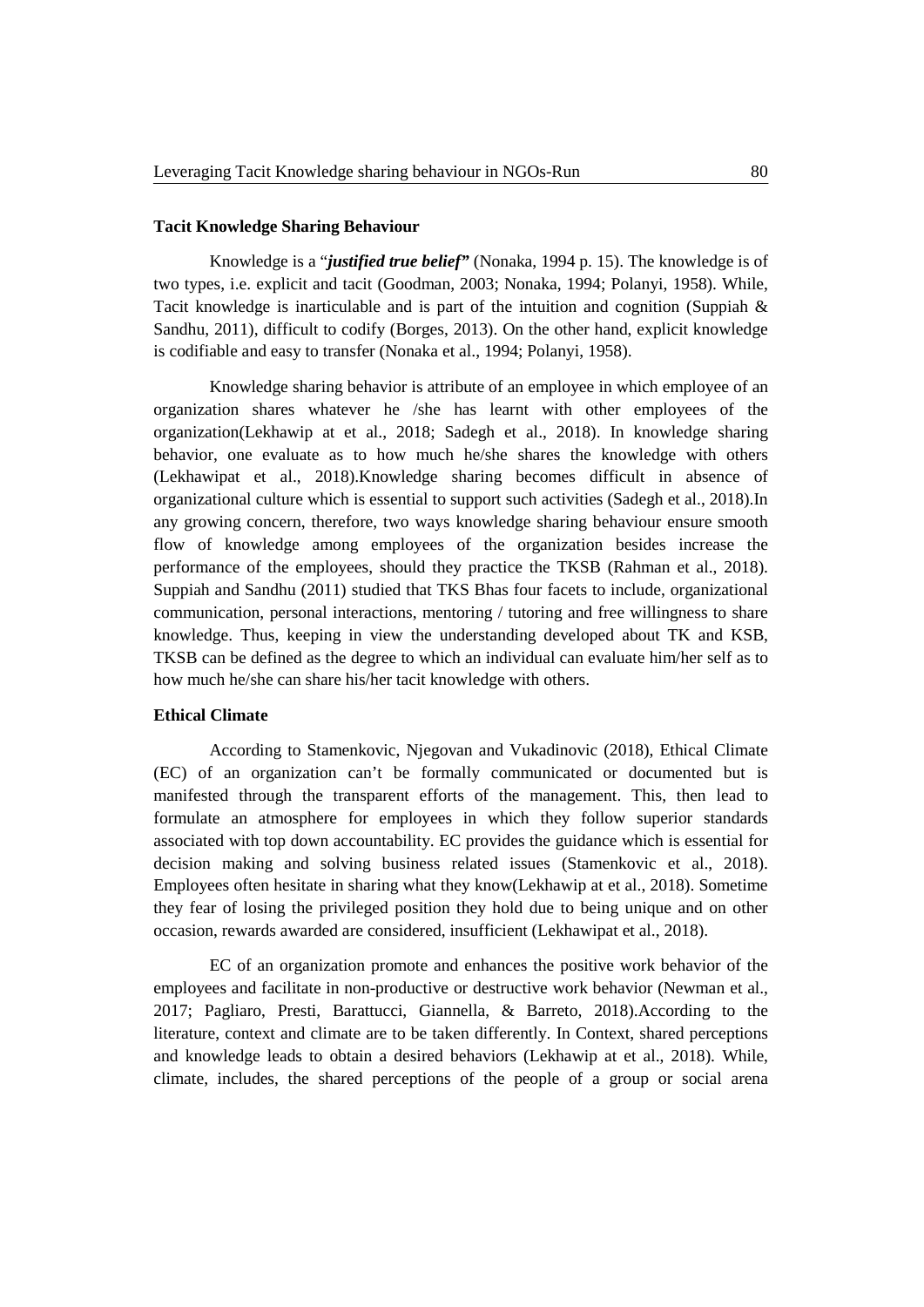(Cullen et al., 2003; Victor & Cullen, 1988). Thus, keeping in view the different studies (e.g. Cullen et al., 2003; Lawter, Rua, & Guo, 2014; Lekhawipat et al., 2018; Newman, Round, Bhattacharya, & Roy, 2017; Victor & Cullen, 1988) EC of any organization can be the possible driver to get the TKSB of the employees.

According to different studies (Borges, 2013; Suppiah & Sandhu, 2011), just like factors related to individuals, factors associated to organizations do also affects the TKSB of the individuals. As TK belongs to individuals, it is the responsibility of the organization to ensure such practices or policies exists which promotes and contribute towards acquisition of TKSB (Hameed et al., 2019).The success of an organization largely depends upon its ethical climate. Therefore, organizations always endeavors to take such measures which contribute to develop a specific ethical climate promoting specific behaviour whereby employees' commitment / loyalty toward the organization is ensured (Stamenkovic et al., 2018). According to Kaur (2017), ethical values associated to an organization helps in creation of EC.

The organizations are mix match of various forms of the EC. The available variance mainly depends upon the varying ideology related to the ethical values which exist in that organization (Kaur, 2017).There are three types of EC named, benevolent, egoistic and principle(Cullen et al., 2003; Victor & Cullen, 1988). According to Lekhawipat et al. (2018), factors related to an organization can be the barrier to the behavior to TKSB. Therefore, it is pertinent to understand the relationship of ethical climate with TKSB. This in view, the relationship of varying characteristics of different types of ethical climate i.e. benevolent, principle and egoistic is studied in succeeding paragraphs.

# **Benevolence Ethical Climate**

Benevolence is about taking care of others (Cullen et al., 2003). The individuals practicing BEC take decisions bearing this in mind that these decisions will be of greater benefit of employees at large (Cullen et al., 2003). Moreover, under BEC employees feel organization as caring and supportive to them(Cullen et al., 2003). As a result, they response with their positive behaviour and commitment toward organization (Cullen et al., 2003). Trevino, Butterfield and McCabe (1998) studied that in case of BEC, the OC of the employees will increase. Therefore, BEC has positive relationship with OC. Consequent to above, following hypothesis is generated.

H1: Benevolent ethical climate has positive relationship with tacit knowledge sharing behaviour of the employees working in elementary schools run by NGOs.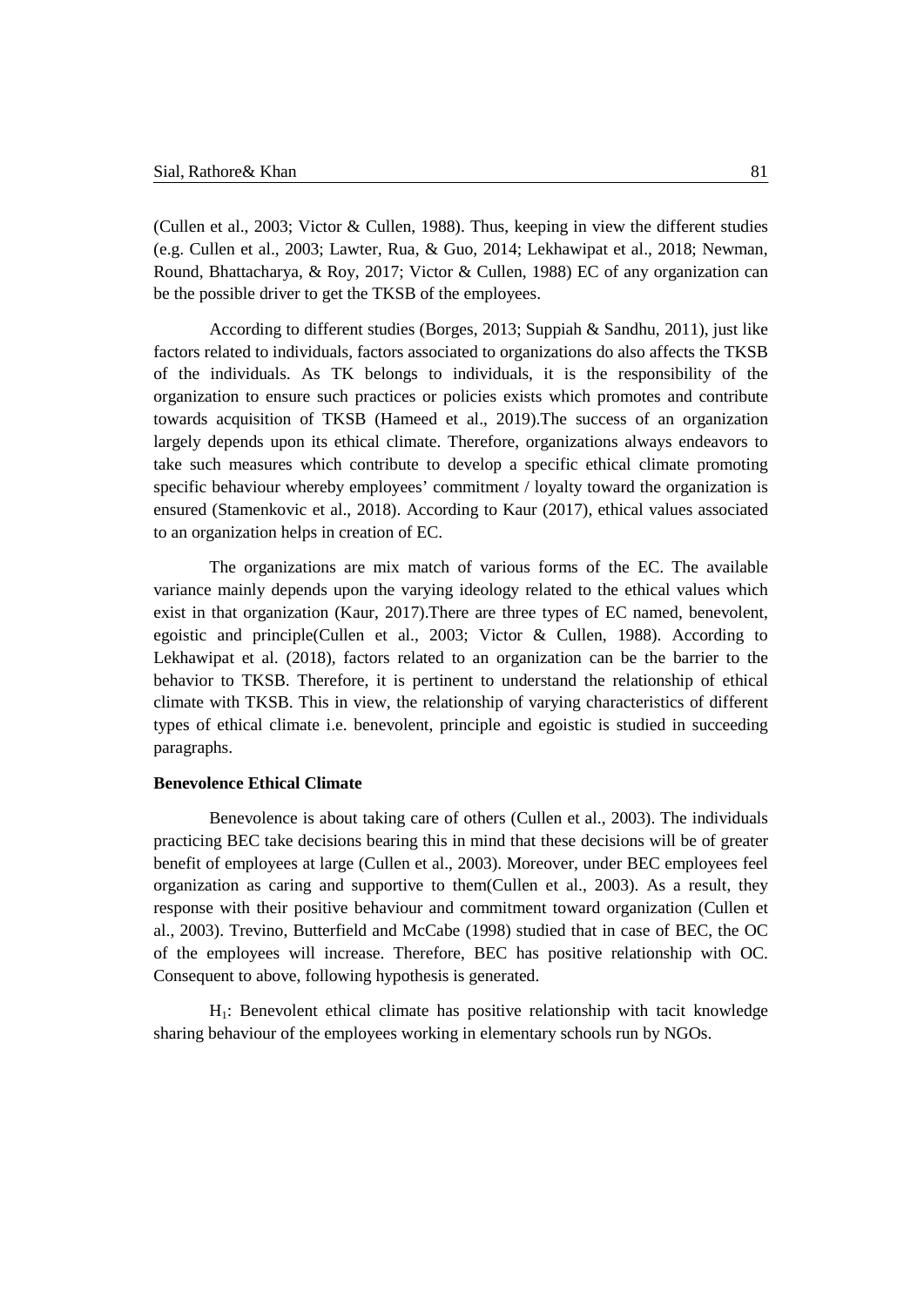#### **Principle Ethical Climate**

Principle Ethical Climate (PEC) is the type of climate where norms related to an organization are supportive to follow abstract principle irrespective of any situation or outcome(Cullen et al., 2003). PEC has positive relationship with OC, in case of professional employees but no relationship is supported for non-professional employees (Cullen et al., 2003).Trevino et al. (1998) studied that PEC leads to rise in OC of the employees. Considering employees of NGOs run elementary schools as most important and professional, the relationship may be supported by the data. Thus, ensuing to above, following hypothesis is formulated: -

H2: Principle Ethical Climate has positive relationship with tacit knowledge sharing behaviour of the employees working in elementary schools run by NGOs.

#### **Organizational Commitment**

Mowday, Steers and Porter (1979) characterized commitment as i) higher level of acceptance and belief in the goals and values of an organization; ii) willingness of an individual to put maximum effort as a representative of the organization; and iii) having higher level of desire to continue with the organization. Organizational Commitment (OC) has three facets, i.e. affective, continuous and normative (Allen & Meyer, 1990). While, affective commitment is related to emotional attachment, continuous commitment means benefits obtained from employers and / or limited substitute opportunities and normative commitment means sense of obligation at the end of the employee which restrain it to leave the employer(Allen & Meyer, 1990). According to the past literature from 2006 to 2016, EC can have significant relationship with OC of the employees and OC can be the mediator between EC and work behaviour / ethical work behaviour (in this study TKSB) (Newman et al., 2017).EC has positive and substantial relationship with OC of the employees of an organization (Ma'amor et al., 2012). OC has positive relationship with the positive or work related behaviour e.g. organizational citizenship behaviour (Arora & Nuseir, 2012; Podsakoff, Mackenzie, Lee, & Podsakoff, 2003). Moreover, OC has strong relationship with different types of EC (Kaur, 2017). Thus, the following hypothesis emerges;

H3: Organizational commitment has positive relationship with tacit knowledge sharing behaviour.

H4: Organizational commitment play a mediating role for the relationship of principle ethical climate and benevolence ethical climate with tacit knowledge sharing behavior.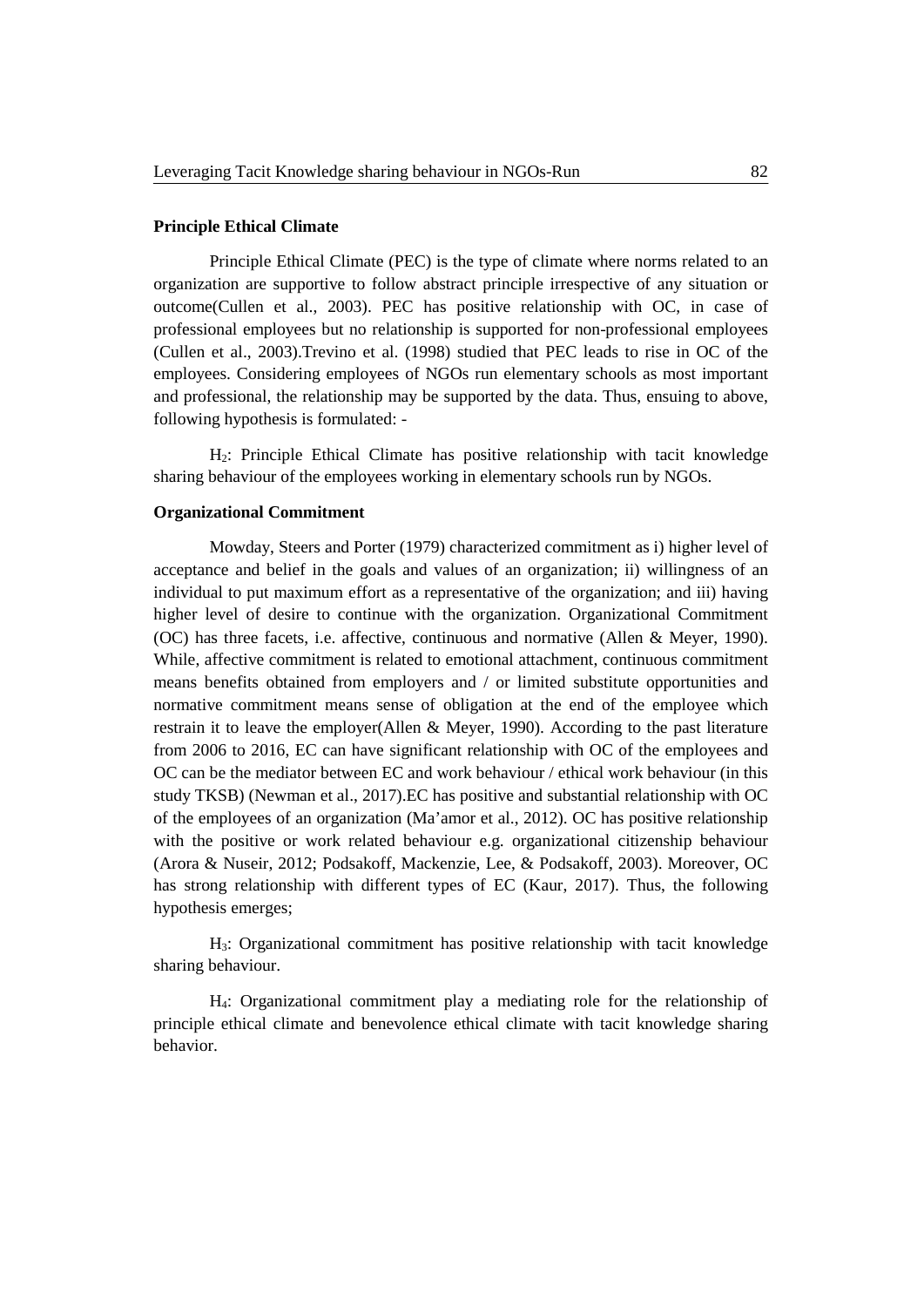## **Material and Methods**

# **Population**

Employees working in elementary school system run and controlled by NGOs in province Punjab of Pakistan were targeted.

## **Sample Size and Strategy**

The sample size consisted of 400 employees working in different schools run by NGOs. Most of the NGOs are working in health sector whereas very few are working in education sector and the law and order situation in some areas of the country led to limit to province Punjab, while, data was only collected from the permanent cadre employees as these organizations had outsourced sanitary, security and pick / drop related facilities.

### **Research Design**

Being cross-sectional study, data was collected once in approximately 75 days. The data was collected from the field setting with no change to normal routine. Printout of the questionnaire was provided to the targeted employees. The study is ex-post facto and hypotheses of the study were tested by using AMOS application.

## **Instrumentation**

Questionnaire was used as an instrument to collect the primary data. The questionnaire was attached with covering letter containing information related to purpose, scope and nature of the study. It also guaranteed the anonymity of the respondents. The questionnaire comprised of five sections. First section related to demographic factors in which information related to gender, educational qualification, marital status and experience was collected. Second section was related to BEC, third section was related to PEC, fourth section measured OC and fifth section covered TKSB. For second, third, fourth and fifth section the responses were measured on five points Likert scale philosophy where 1,2,3,4 and 5 depicted, Strongly Disagree, Disagree, Neutral, Agree and Strongly Agree, respectively. The scale used for two types of EC i.e. PEC and BEC was developed by Cullen, Victor and Bronson (1993). The OC was measured through eight items used and developed by Porter, et al. (1974). Whereas, TKSB was measured through 21 items scale based on different studies, i.e. Yi (2009); Roman-Velazquez, (2005); and Davenport and Prusak (1998).

Keeping in view the study conducted by Suppiah and Sandhu (2011), TKSB is considered as four dimensional vis-à-vis, organizational communications, personal interactions, mentoring / tutoring and willingness to share knowledge freely. The organizational communications (8 items) and personal interactions (5 items) were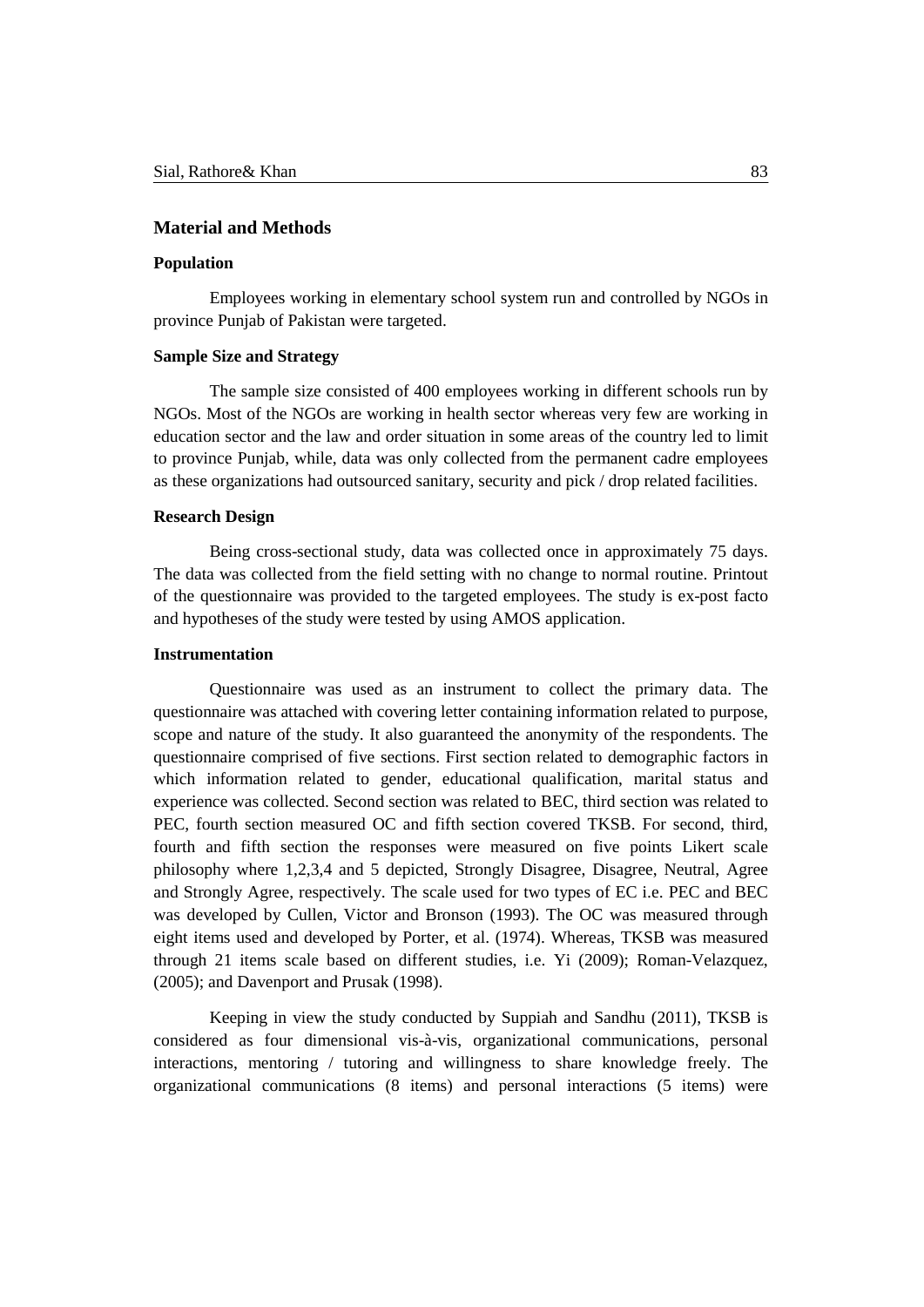measured by items adopted from Yi (2009), while mentoring / tutoring (4 items) were measured by items taken from Roman-Velazquez (2005). Moreover, willingness to share knowledge freely (4 items) was measured through items taken from Davenport and Prusak (1998). The reliability and validity of the used scales for the current research is reported in Table 3.

#### **Data Collection**

The data was collected through nominated resource persons, who's formal permission was sorted from the respective heads of the organizations, prior to the collection of data. These resource persons were fully appraised of all research related ethics to ensure that all ethical standards are met. They were made fully aware of purpose, etc. to make them confident to respond to any query arising during the data collection procedure. 400 questionnaires were distributed among the target employees. Multistage random sampling technique was used to approach and collect the data from the teachers of NGO run elementary schools. Facilitation letter from Institute of Administrative Sciences, University of the Punjab, Lahore, Pakistan was drawn in the name of the Secretary, Punjab Local Government and Community Development department, who graciously coordinated and facilitated the researchers in district governments' departments for data collection.

|--|--|

| Description of sumple selection   |    |     |                                             |       |
|-----------------------------------|----|-----|---------------------------------------------|-------|
| <b>Sampling Stages</b>            |    |     | North Punjab Central Punjab Southern Punjab | Total |
| <b>Total Districts</b>            |    |     |                                             |       |
| Districts Selected                |    |     |                                             | 20    |
| Schools Selected (2 per district) |    | 24  | 10                                          | 40    |
| Teachers Selected (10 per school) | 60 | 240 | 100                                         | 400   |

*Description of Sample Selection*

Table 1 shows the total number of districts in Province Punjab are 37 out of which 6 are in Northern Punjab, 22 in Central Punjab and 9 in Southern Punjab. Out of a total 37 districts, 20 districts were randomly and proportionately selected from Northern, Central and Southern regions of Punjab. Afterwards, 40 schools (two from each of the districts selected in the previous stage) were selected, i.e.6 schools from Northern Punjab, 24 from Central Punjab and 10 from Southern Punjab. The schools in each district were randomly selected from the list of registered NGO-run schools available from Community Development Department of each district. The teachers were selected in a random way i.e. the school management was requested through District Education Authority to distribute questionnaires to 10 randomly selected teachers in each of the school selected by researchers. 314 responses were eventually received after 6 weeks. None of the questionnaire was rejected because of unusable data or missing values. Thus, the response rate remained 78.5%.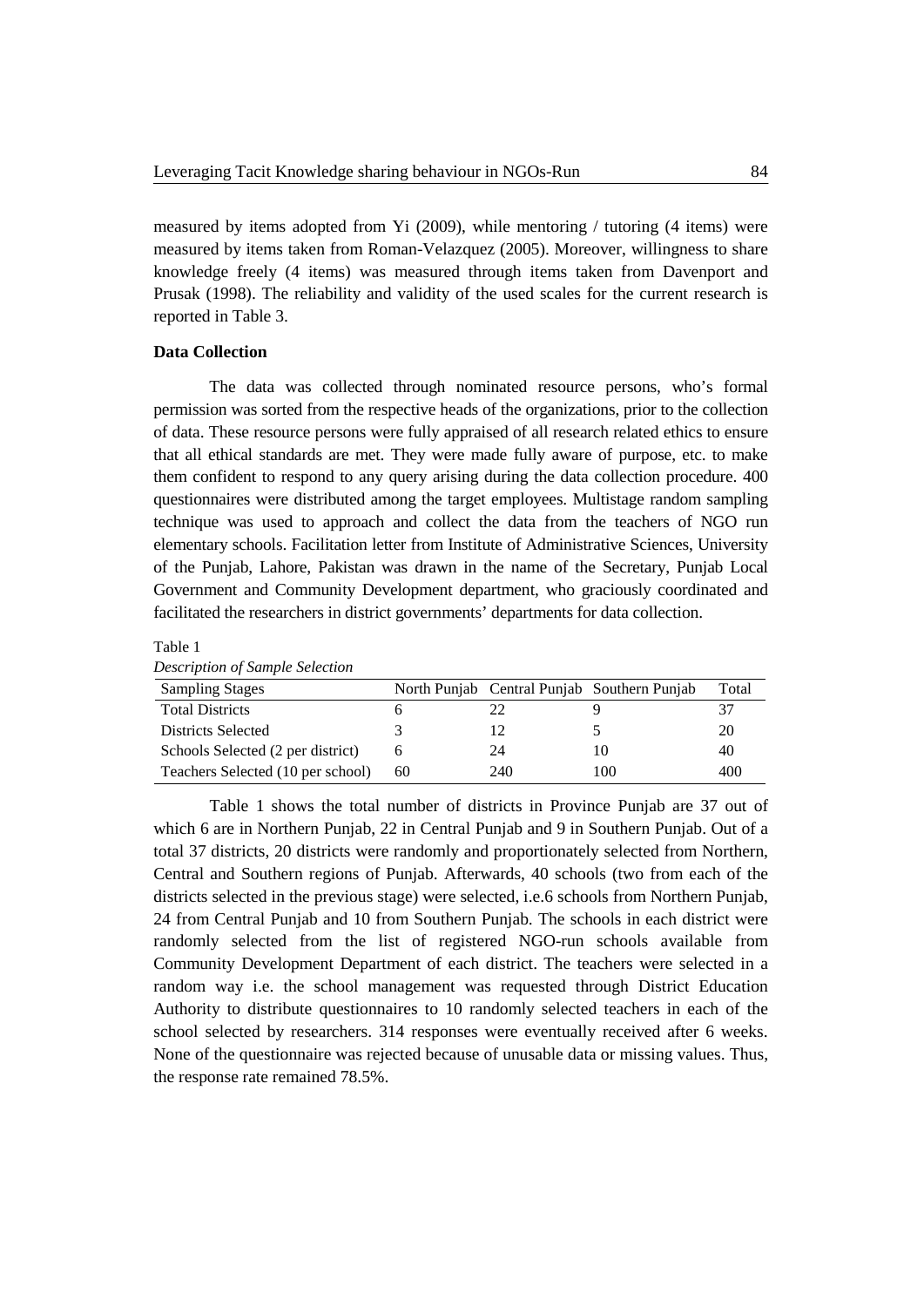|                       |                 | Frequency | Percent | Cumulative   |
|-----------------------|-----------------|-----------|---------|--------------|
|                       |                 |           |         | Percent      |
| Educational           | <b>Bachelor</b> | 49        | 15.6    | 15.6         |
| Qualification         |                 |           |         |              |
|                       | Master          | 198       | 63.1    | 78.7         |
|                       | MS / MPhil      | 54        | 17.2    | 95.9         |
|                       | Ph. D.          | 13        | 4.1     | 100          |
| Gender                | Male            | 175       | 55.7    | 55.7         |
|                       | Female          | 139       | 44.3    | 100          |
| <b>Marital Status</b> | Bachelor        | 166       | 52.9    | 52.9         |
|                       | Married         | 144       | 45.9    | 98.7         |
|                       | Divorced        | 4         | 1.3     | 100          |
| Age                   | Below 20 Years  | 3         | 1       | $\mathbf{1}$ |
|                       | $20 - 29$ Years | 165       | 52.5    | 53.5         |
|                       | 30-39 Years     | 118       | 37.6    | 91.1         |
|                       | 40-49 Years     | 25        | 8       | 99           |
|                       | 50-60 Years     | 3         |         | 100          |

Table 2

*Frequency Distribution of the Respondents Based on Demographic Factors*

From Table 2, it is concluded that majority of the respondents were Master level degree holders with male ratio of 55.7% showing no major difference of contribution of male /female respondents. Similarly, no variation was seen between bachelor and married. However, majority of the respondents, i.e. 165 were from age group 20-29 years. Afore mentioned, it can be concluded that sample was true representation of the population having balance contribution of all dimensions related to population.

#### **Data Analysis**

For data analysis AMOS software application was used. First of all measurement model is tested for which Confirmatory Factor Analysis (CFA) is performed and items with loading less than .5 were deleted. Through CFA convergent and discriminant validity were tested. Then composite reliability and internal reliability analysis is performed. After ensuring the validity and reliability of the data Structural Equation Modeling (SEM) is performed and hypotheses are tested.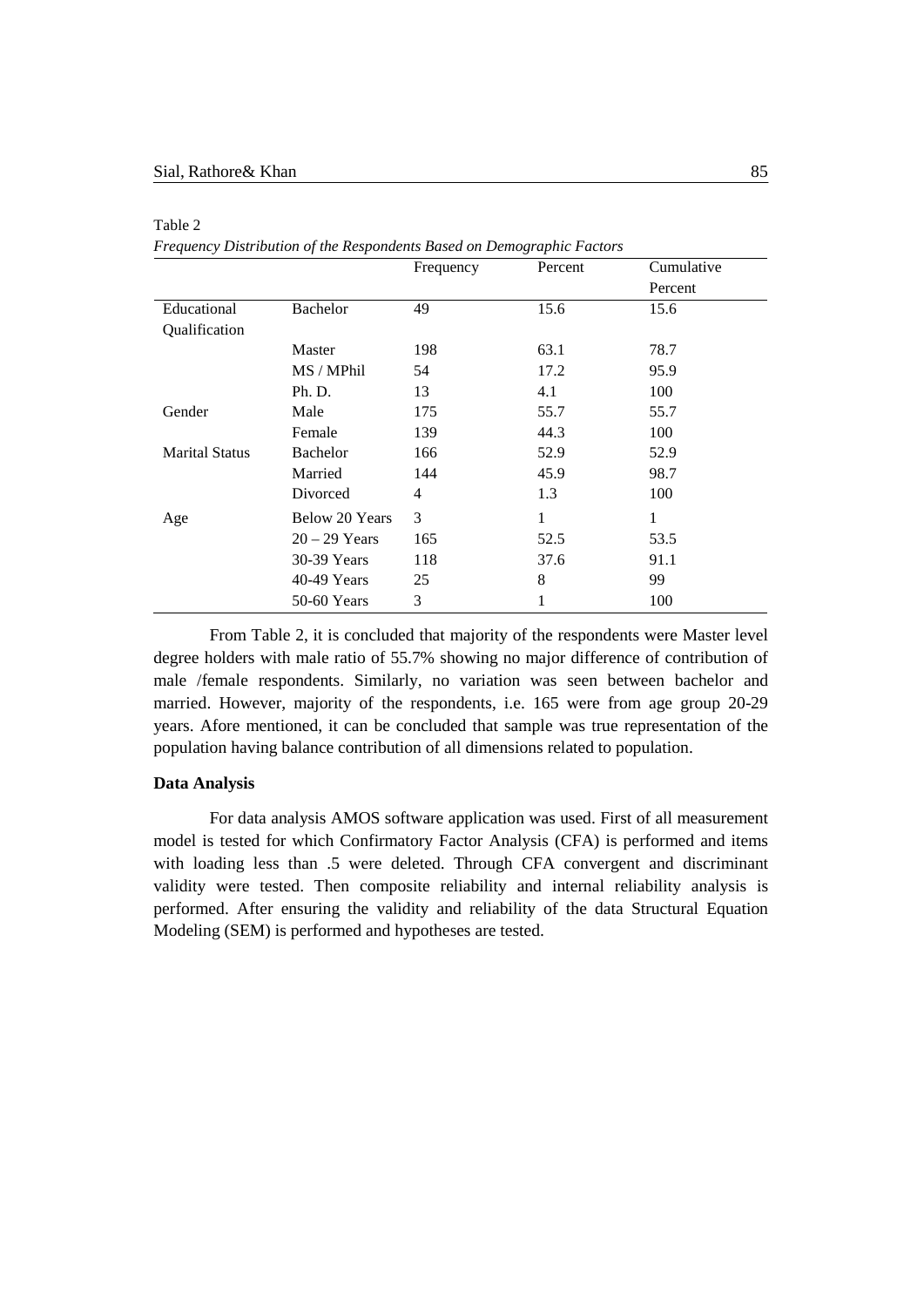



*Figure 1***.** Measurement Model

From measurement model three items i.e. TKSB1, TKSB2 and TKSB21 measuring TKSB were deleted due to power loading i.e. less than .5 and items with loading more than .5 were retained. The measurement model shown in Figure 1 reflects the modified measurement model with values CMIN/DF =  $2.03$ , RMR =  $.036$ , IFI =  $.902$ , TLI = .900, CFI = .901, PRATIO = .919 and RMSEA = .056

The values for all of the indicators, i.e. CMIN/DF, RMR, IFI, TLI, CFI, PRATION, RMSEA and PCLOSE are according to the guidelines given by different studies (e.g. Awang, 2015; Hair et al., 2017; Hu & Bentler, 1999; McDonald & Ho, 2002), thus, the modified model is considered fit for SEM.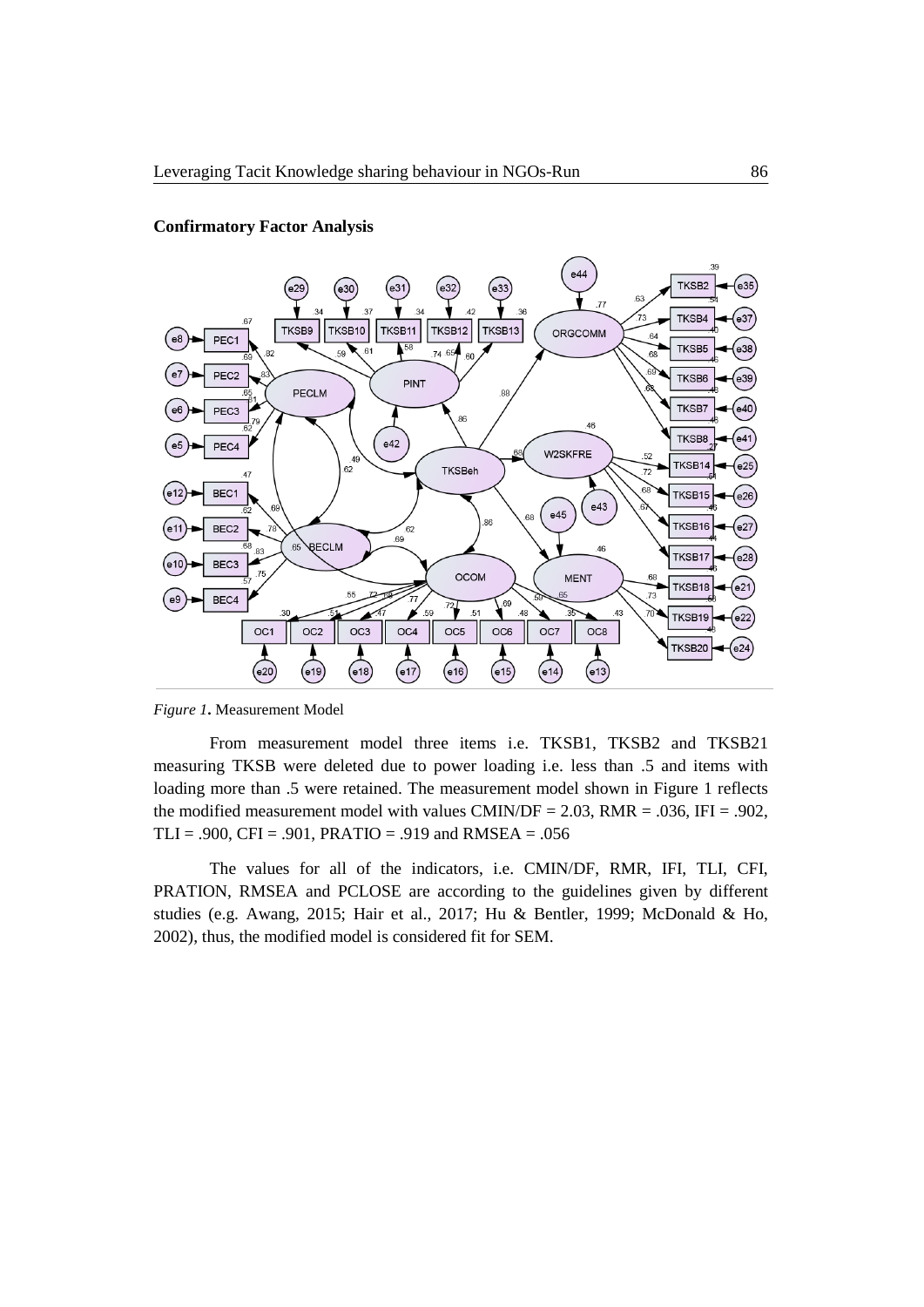Table 3

| Descriptive Statistics, Valian y and Rendomly Andrysis of the Variables |     |     |     |     |            |                                                             |      |               |       |       |
|-------------------------------------------------------------------------|-----|-----|-----|-----|------------|-------------------------------------------------------------|------|---------------|-------|-------|
| Construct                                                               | AVE | CR  | MSV | ASV |            | Convergent Discriminant Mean SD No of Cronbach's            |      |               |       |       |
|                                                                         |     |     |     |     | Validity   | Validity                                                    |      |               | Items | Alpha |
|                                                                         |     |     |     |     | CR > AVE   | MSV <ave< td=""><td></td><td></td><td></td><td></td></ave<> |      |               |       |       |
|                                                                         |     |     |     |     |            | ASV < AVE                                                   |      |               |       |       |
| <b>BEC</b>                                                              | .58 | .85 | .37 | .32 | YES.       | <b>YES</b>                                                  | 3.77 | $.65 \quad 4$ |       | .838  |
| <b>PEC</b>                                                              | .66 | .89 | .34 | .27 | <b>YES</b> | <b>YES</b>                                                  | 4.09 | $.70 \quad 4$ |       | .882  |
| OC                                                                      | .46 | .87 | .42 | .38 | YES        | <b>YES</b>                                                  | 3.91 | .54           | - 8   | .867  |
| <b>TKSB</b>                                                             | .43 | .93 | .42 | .30 | YES        | <b>YES</b>                                                  | 3.81 | .44           | -18   | .886  |
|                                                                         |     |     |     |     |            |                                                             |      |               |       |       |

*Descriptive Statistics, Validity and Reliability Analysis of the Variables*

\*Calculated from original model.

The Table 3 encompasses the values for Average Variance Extracted (AVE), which should be greater than 0.5, whereas Composite Reliability (CR) should be greater than 0.6. Maximum Shared Variance (MSV) and Average Shared Variance (ASV) are calculated manually in line with the guidelines provided by Hair, Black, Babin and Anderson (2017). The CR value for each construct is greater than AVE, which confirms the convergent validity and value of MSV and ASV lesser than AVE indicates the discriminant validity of the construct.

From Table 3, it is also concluded that data for all of the variables is reliable at Cronbach's  $\alpha$  > .7. Thus, keeping in view the understanding of the Nunnally and Bernsein (1994), the data is considered reliable and can be used for further data analysis. The values of mean and standard deviation (SD) indicates that majority of the respondents, i.e. 68.25% were either agree or strongly agree with the statements measuring PEC, BEC, OC and TKSB.

Table 4 *Discriminant Validity*

|             | <b>BEC</b> | <b>PEC</b> | OC  | <b>TKSB</b> |
|-------------|------------|------------|-----|-------------|
| <b>BEC</b>  | .76        |            |     |             |
| <b>PEC</b>  | .54        | .81        |     |             |
| OC          | .61        | .58        | .68 |             |
| <b>TKSB</b> | .54        | .44        | .65 | .66         |

Withstanding with the guidelines provided by Straub, Boudreau and Gefen (2004), discriminant validity does exist, if value for square root of AVE is greater than the correlation of the latent constructs with others of the same model. The correlation among latent variables is  $\leq 0.85$ , which is the indicator of discriminant validity and is in accordance with the guidelines given by Awang (2014).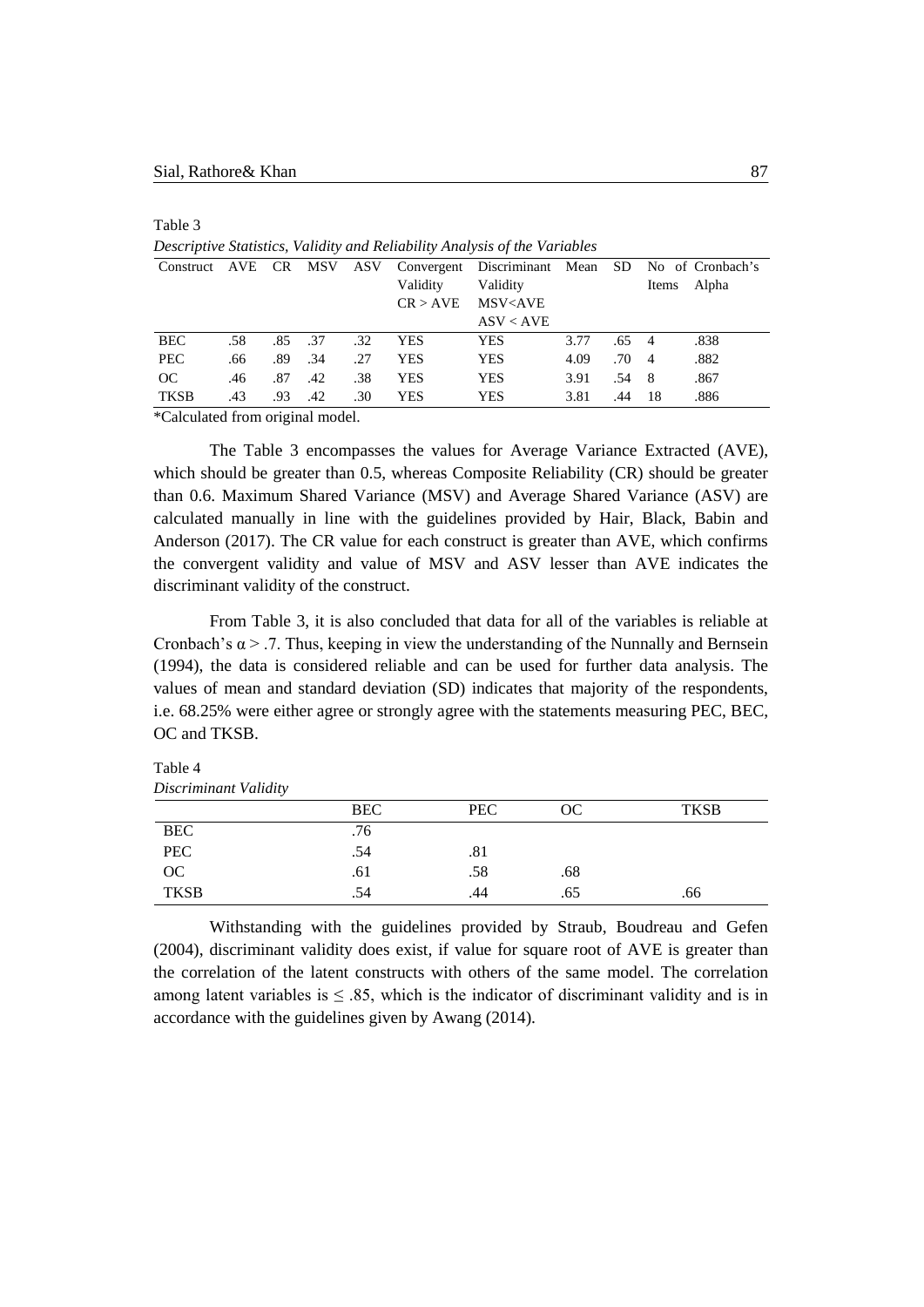From the comprehensive understanding developed from Table 3 and Table 4, it is concluded that studied model is reliable and valid and can be used for further data analysis.

# **Structural Equation Modeling (SEM)**



*Figure 2***.** Structural Equation Modeling

Fit indices for studied model are CMIN/DF = 1.989, RMR = .036, IFI = .902, TLI = .900, CFI = .901, PRATIO = .923 and RMSEA = .056. Therefore, the model is considered a fit model. In result of SEM, the relationship of PEC and BEC was found non-significant with TKSB at  $p > .05$ . Whereas, relationship of PEC and BEC with OC was remained significant. In addition to, a substantial relationship of OC with TKSB was also supported by the data. According to Awang (2015), if direct effect, i.e. relationship of indipendent variables with dependent variable is non-significant and indirect relationship, i.e. relationship of independent variables with mediating variable and relationship of mediating variable with dependent variable is significat, it is the indication of complete mediation.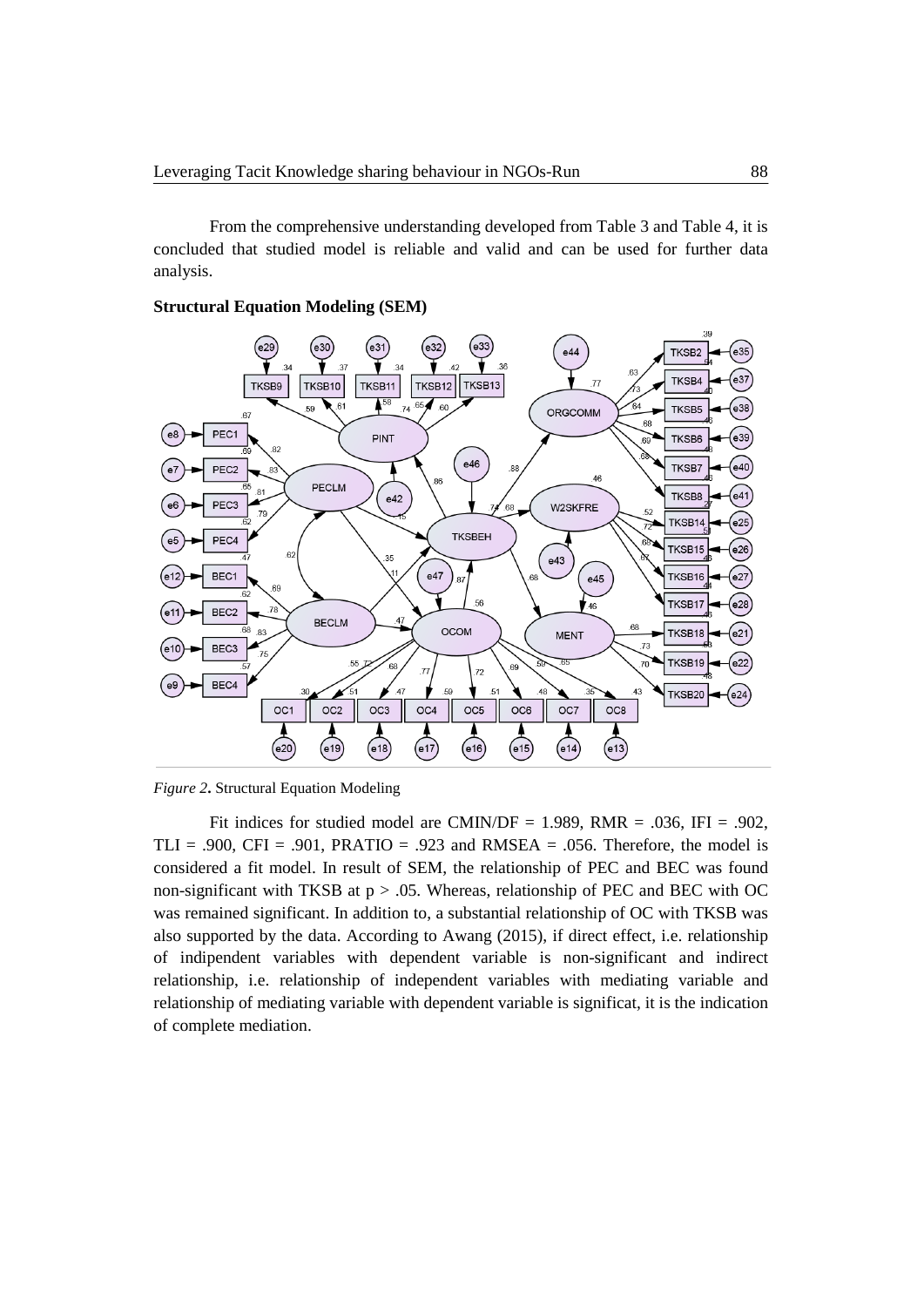Thus, relationship of PEC and BEC with OC was found significant at  $p < 0.05$ and relationship of OC with TKSB is also found significant at  $p < .05$ , therefore, hypothesis 3 and 4 duly supported by the data were accepted, accordingly. Where accepting hypothesis 4 means PEC and BEC have significant relationship with TKSB through OC. Whereas, hypotheses 1 and 2, indicating the direct relationship of PEC and BEC with TKSB, were not supported by the data.

## **Discussion**

It is the responsibility of the organization to analyze; what ethical climate or culture ought to be and then establish the ethical climate suitable to achieve the strategic targets set by the organization(Chun, 2019; Kangas et al., 2018). Moreover, Kangas et al. (2018) studied that organizations should establish such a climate where factors leading to unethical behaviors are snubbed or reprimanded and ethical are rewarded.

The relationship of BEC with TKSB through a mediating variable OC is found significant and finding correctly corelates with the findings of different studies and supported by different studies (Cullen et al., 2003; Laratta, 2009, 2010; Martin & Cullen, 2006; Matschke et al., 2012). It is well established that BEC is about taking care of others and facilitating them to achieve their goals. Keeping in view the past literature and understanding about the BEC, i.e. the climate is about taking care of others rather putting oneself first, its relationship with TKSB through OC is significant due to the nature of tasks, roles and targets of the NGOs. The study also found the substantial relationship of PEC, which is in-accordance with the different studies (Cullen et al., 2003; Martin & Cullen, 2006; Victor & Cullen, 1988). The study further clarifies that such type of EC i.e. PEC is based on the understanding that rules and regulations of an organization support the individuals to achieve their goals.

The role of OC as mediating variable is also supported by the data and this can be verified based on the previous studies. For instance, Allen and Meyer (1990) and Mowday et al. (1979) characterized OC as an indicator of higher degree of the belief in goals and values of the organization and readiness to exert maximum effort as a representative to achieve pre-decided goals. It may also lead to situations where individual sex hibit the desire to remain in-contact with the organization (Allen & Meyer, 1990; Mowday et al., 1979).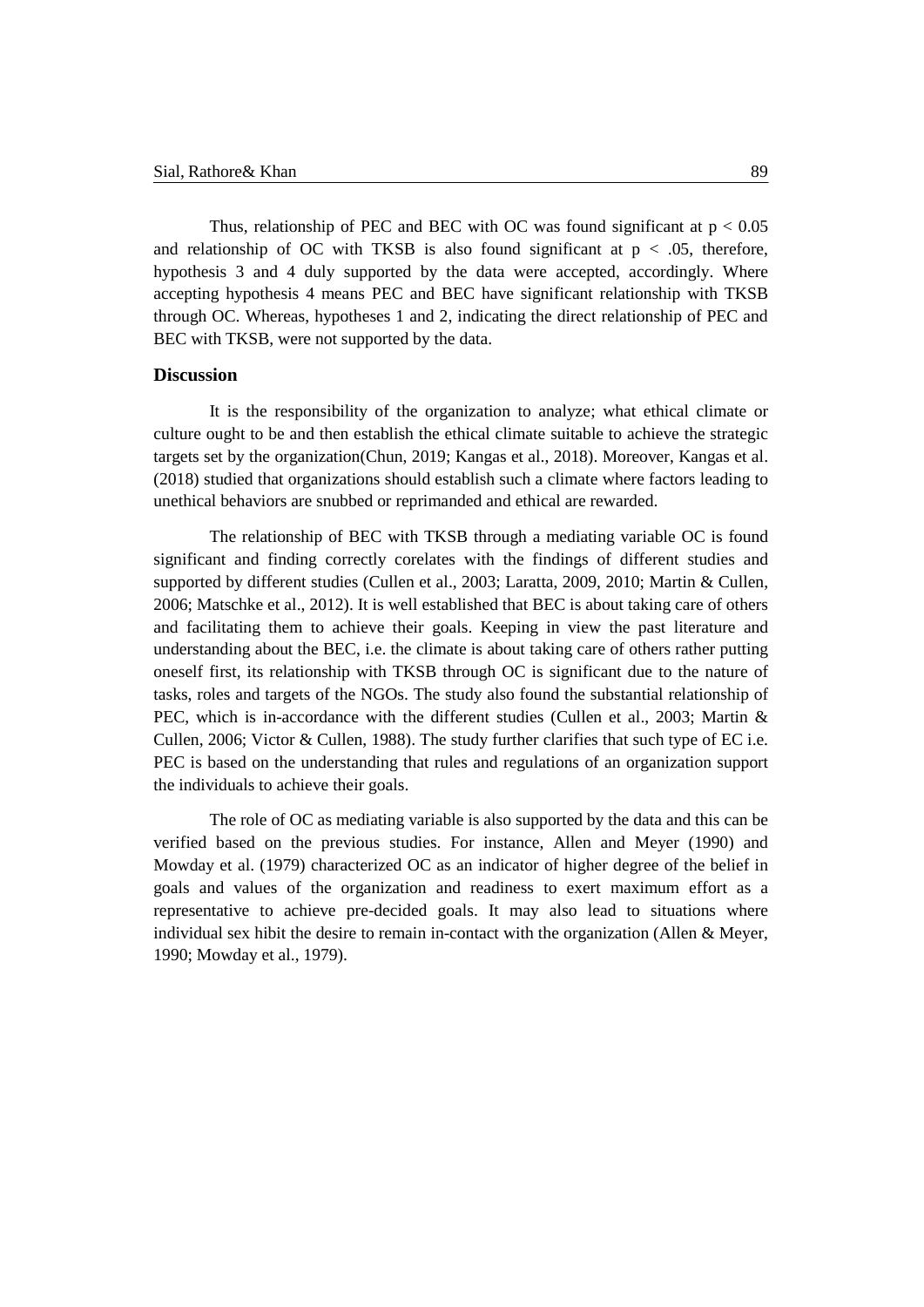## **Conclusions**

Notwithstanding, the research has been conducted in NGOs run elementary schools, its findings can also be implemented in the elementary schools run by public sector organizations, where, focus of the government remains primarily on welfare of the people rather than making profits (Laratta, 2009, 2010). It is well established that Principle Ethical Climate (PEC) and Benevolent Ethical Climate (BEC) are having significant relationship with Tacit Knowledge Sharing Behaviour (TKSB) through mediating variable i.e. Organizational Commitment (OC). Therefore, it supports the TKSB which further may lead to the achievement of the organizational goals in more befitting manner. Moreover, characteristics of PEC and BEC lend further support to TKSB and OC of the employees. It may be concluded that PEC and BEC should receive adequate attention in leadership strategy and practice. This is expected to increase the level of OC besides ensuring the TKSB of the employees working in NGOs. Thus, giving adequate attention to PEC and BEC is in line with the study conducted by Kangas et al. (2018), which emphasis organizations to establish such arrangements which promote positive work behavior.

#### **Limitations and Suggestions**

The study is conducted based on the data collected from NGOs and a comparative study based on different sectors and professions is recommended which may be a useful contribution to the body of knowledge. Moreover, similar study may be conducted in private sector run elementary school system which will be helpful to understand the effects of ethical climate on positive work behaviour of the employees working in the private sector.

# **References**

- Allen, N. J., & Meyer, J. P. (1990). The measurement and antecedents of affective, continuance and normative commitment to the organization. *Journal of Occupational Psychology*, *63*(1), 1–18. https://doi.org/10.1111/j.2044- 8325.1990.tb00506.x
- Arora, N., & Nuseir, M. T. (2012). Study-based moderators influencing the relationship between organizational climate and employee's organization commitment: A meta-analysis. *EuroMed Journal of Business*, *7*(2), 201–220.
- Awang, Z. (2015). Validating the measurement model: CFA. In *A Handbook on SEM* (2nd ed., pp. 54–73).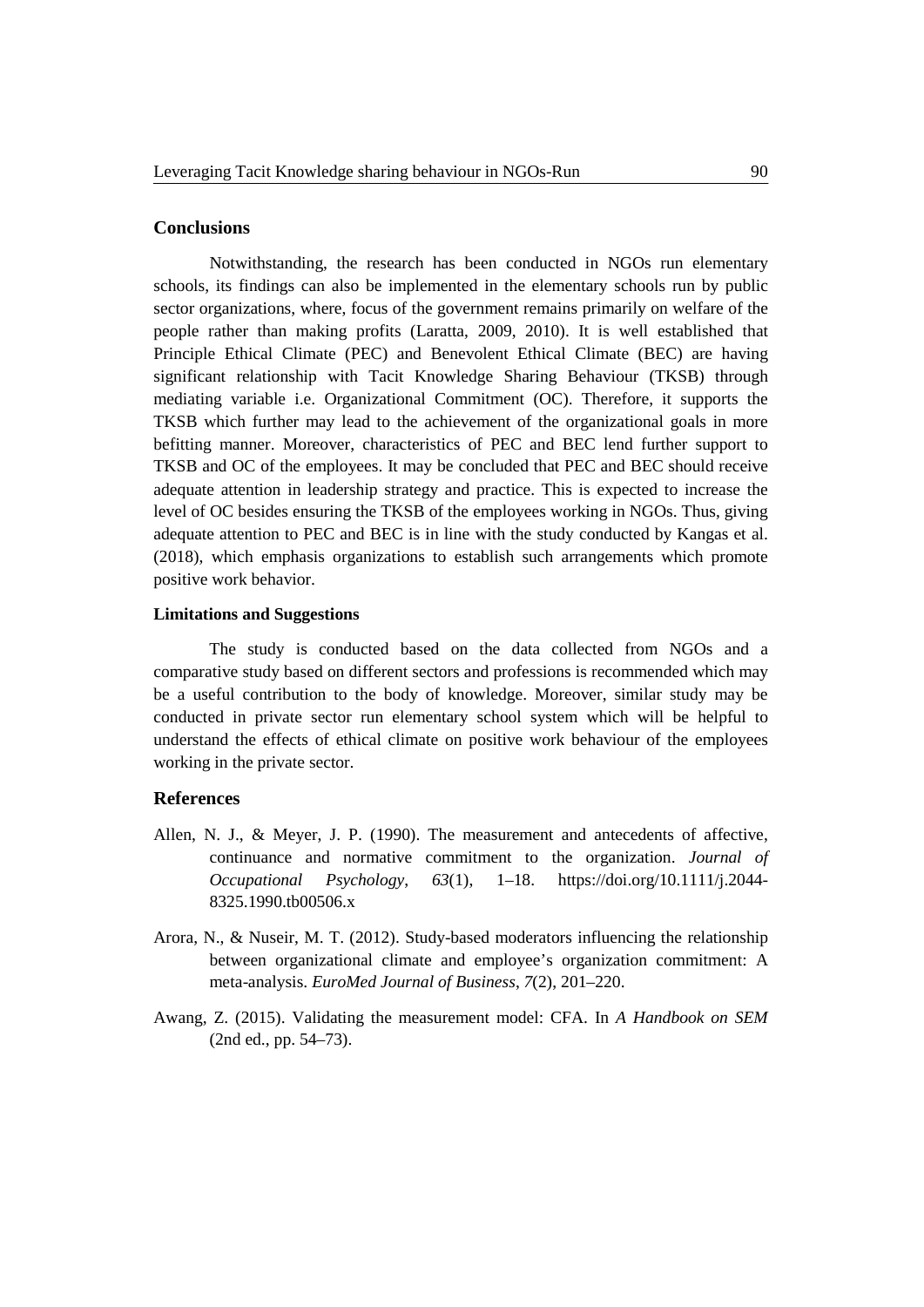- Bell, S., & Aggleton, P. (2013). Social influences on young people's sexual health in Uganda. *Health Education*, *113*(2), 102–114. https://doi.org/10.1108/ 09654281311298795
- Borges, R. (2013). Tacit knowledge sharing between IT workers: The role of organizational culture, personality, and social environment. *Management Research Review*, *36*(1), 89–108. https://doi.org/10.1108/01409171311284602
- Chun, R. (2019). How virtuous global firms say they are: A content analysis of ethical values. *Journal of Business Ethics*, *155*(1), 57–73. https://doi.org/10.1007/ s10551-017-3525-3
- Cullen, J. B., Parboteeah, K. P., & Victor, B. (2003). The effects of ethical climates on organizational commitment: A two-study analysis. *Journal of Business Ethics*, *46*(2), 127–141.
- Cullen, J. B., Victor, B., & Bronson, J. W. (1993). Ethical climate questionnaire: An assessment of its development and validity. *Psychological Reports*, *73*, 667–674.
- Davenport, T. H., & Prusak, L. (1998). *Working knowledge: How organizations manage what they know*. Boston: Havard Business School Press. https://doi.org/10.1109/ EMR.2003.1267012
- Goodman, C. P. (2003). The tacit dimension. *Polanyiana*, *1*(2), 133–157. https://doi.org/ 10.1016/0021-9924(68)90018-X
- Hair, J. F., Black, W. C., Babin, B. J., & Anderson, R. E. (2017). *Multivariate Data Analysis* (7th ed.).
- Hameed, Z., Khan, I. U., Sheikh, Z., Islam, T., Rasheed, M. I., & Naeem, R. M. (2019). Organizational justice and knowledge sharing behavior: The role of psychological ownership and perceived organizational support. *Personnel Review*, *48*(3), 748–773. https://doi.org/10.1108/PR-07-2017-0217
- Hu, L., & Bentler, P. M. (1999). Cutoff criteria for fit indexes in covariance structure analysis: Conventional criteria versus new alternatives. *Structural Equation Modeling: A Multidisciplinary Journal*, *6*(1), 1–55.
- Kangas, M., Kaptein, M., Huhtala, M., La, A., Pihlajasaari, P., & Feldt, T. (2018). Why do managers leave their organization? Investigating the role of ethical organizational cultrue in managerial turnover. *Journal of Business Ethics*, *153*(3), 707–723. https://doi.org/10.1007/s10551-016-3363-8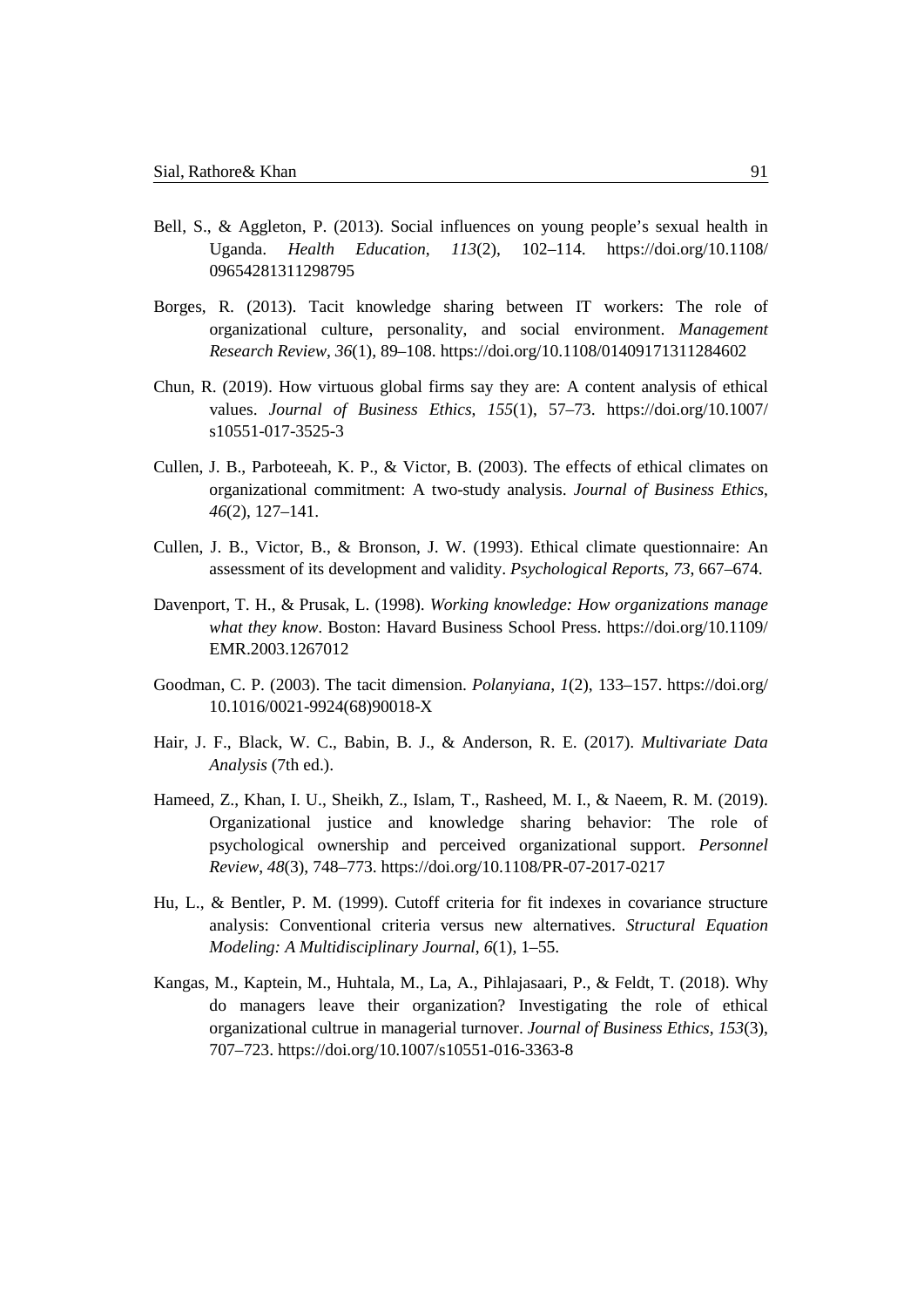- Kaur, J. (2017). Exploring relationship among ethical climate types and organizational commitment: A case of Indian banking sector. *Journal of Indian Business Research*, *9*(1), 20–40.
- Laratta, R. (2009). Ethical climate in nonprofit organizations: A comparative study. *International Journal of Sociology and Social Policy*, *29*(7/8), 358–371. https://doi.org/10.1108/01443330910975678
- Laratta, R. (2010). Ethical climate in nonprofit and government sectors: The case of Japan. *Social Enterprise Journal*, *6*(3), 225–249. https://doi.org/10.1108/ 17508611011088823
- Lawter, L., Rua, T., & Guo, C. (2014). The interaction between learning styles, ethics education, and ethical climate. *Journal of Management Development*, *33*(6), 580–593. https://doi.org/10.1108/JMD-04-2014-0030
- Lekhawipat, W., Wei, Y., & Lin, C. (2018). How internal attributions affect knowledge sharing behavior. *Journal of Knowledge Management*, *22*(4), 867–886. https://doi.org/10.1108/JKM-02-2017-0081
- Ma'amor, H., Ann, H. J., Munir, R. I. S., & Hashim, N. (2012). The relationship between ethical climates and organizational commitment in manufacturing companies. *International Proceedings of Economics Development and Research*, *56*(27), 134–138. https://doi.org/10.7763/IPEDR.
- Martin, K. D., & Cullen, J. B. (2006). Continuities and extensions of ethical climate theory: A meta-analytic review. *Journal of Business Ethics*, *69*(2), 175–194. https://doi.org/10.1007/s10551-006-9084-7
- Matschke, C., Moskaliuk, J., & Cress, U. (2012). Knowledge exchange using Web 2.0 technologies in NGOs. *Journal of Knowledge Management*, *16*(1), 159–176. https://doi.org/10.1108/13673271211199007
- McDonald, R. P., & Ho, M. R. (2002). Principles and practice in reporting structural equation analysis. *Psychological Methods*, *7*(1), 64–82. https://doi.org/10.1037 /1082-989X.7.1.64
- Mowday, R. T., Steers, R. M., & Porter, L. W. (1979). The measurement of organizational commitment and professional commitment. *The Journal of Vocational Behavior*, *14*(2), 265–267. https://doi.org/10.1080/00224545.1996. 9714004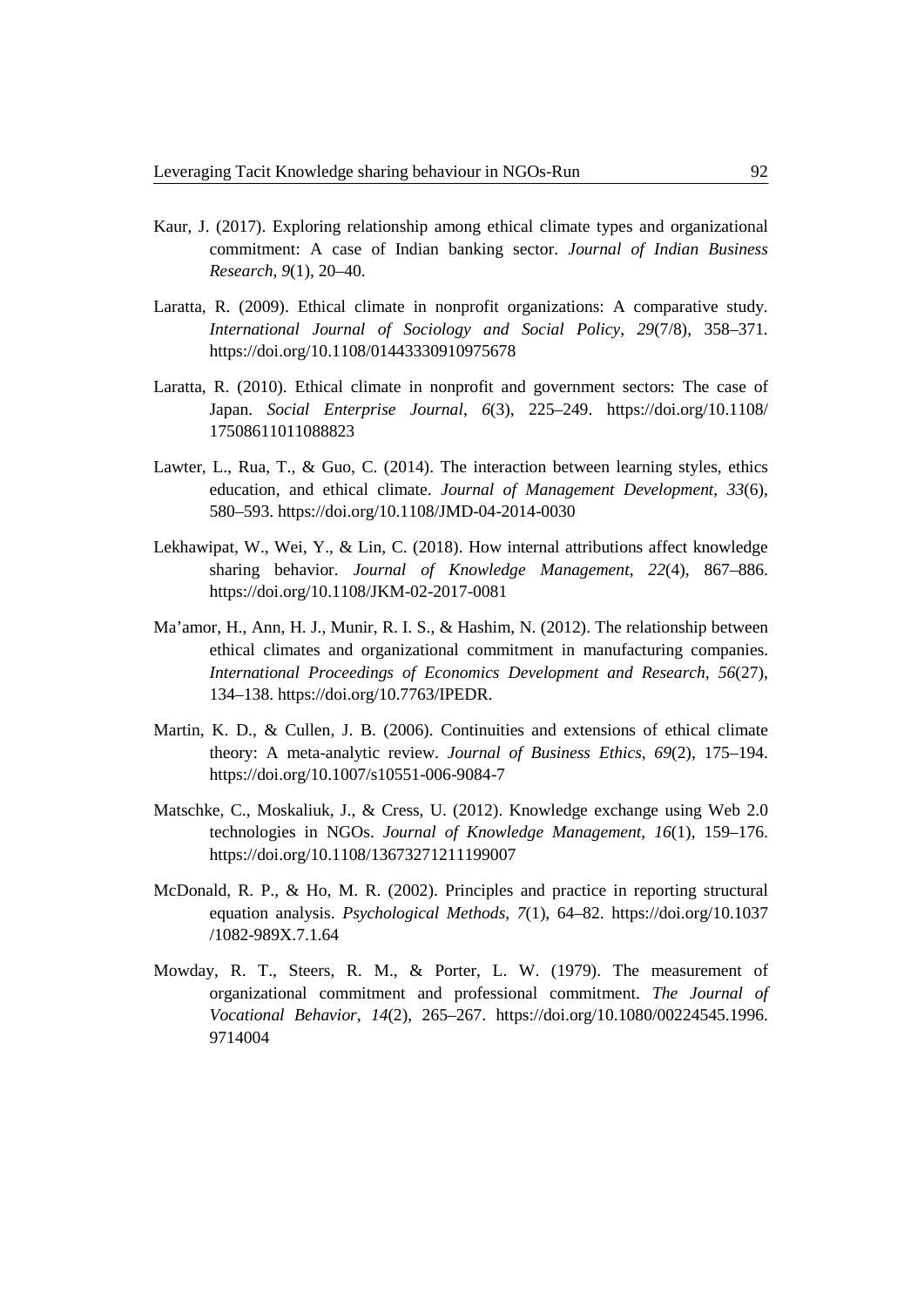- Mukhtar, A., Sial, M. A., Imran, A., & Jilani, S. M. A. (2012). Impact of HR practices on organizational citizenship behabior and mediating effect of organizational commitment in NGOs of Pakistan. *World Applied Sciences Journal*, *18*(7), 901– 908. https://doi.org/10.5829/idosi.wasj.2012.18.07.376
- Newman, A., Round, H., Bhattacharya, S., & Roy, A. (2017). Ethical climates in organizations: A review and research agenda. *Business Ethics Quarterly*, *27*(4), 475–512. https://doi.org/10.1017/beq.2017.23
- Nonaka, I. (1994). A dynamic theory of organization knowledge creation. *Organization Science*. https://doi.org/10.1287/orsc.5.1.14
- Nonaka, I. (2007). The knowledge-creating company. *Harvard Business Review*, (July-August), 3–19. https://doi.org/10.1016/S0969-4765(04)00066-9
- Nonaka, I., Byosiere, P., Borucki, C. C., & Konno, N. (1994). Organizational knowledge creation theory: A first comprehensive test. *International Business Review*, *3*(4), 337–351. https://doi.org/10.1016/0969-5931(94)90027-2
- Nonaka, I., & Takeuchi, H. (2011). The big idea: The wise leader. *Harvard Business Review*, (May), 1–8.
- Nunnally, J. C., & Bernstein, I. H. (1994). *Psychometric Theory* (3rd ed.). New York: McGraw-Hill.
- Oncer, A. Z., & Yildiz, M. L. (2012). The impact of ethical climate on relationship between corporate reputation and organizational identification. In *8th International Strategic Management Conference* (Vol. 58, pp. 714–723). Elsevier Ltd. https://doi.org/10.1016/j.sbspro.2012.09.1049
- Pagliaro, S., Presti, A. Lo, Barattucci, M., Giannella, V. A., & Barreto, M. (2018). On the effects of ethical climate(s) on employees' behavior: A social identity approach. *Frontiers in Psychology*, *9*, 1–10. https://doi.org/10.3389/fpsyg.2018.00960
- Podsakoff, P. M., Mackenzie, S. B., Lee, J., & Podsakoff, N. P. (2003). Common method biases in behavioral research: A critical review of the literature and recommended remedies. *Journal of Applied Psychology*, *88*(5), 879–903. https://doi.org/10.1037/0021-9010.88.5.879
- Polanyi, M. (1958). *Personal Knowledge Towards A Post-Critical Philosophy*. London, UK: Routledge Taylor & Francis Group. https://doi.org/10.1136/bmj.332.7534.129